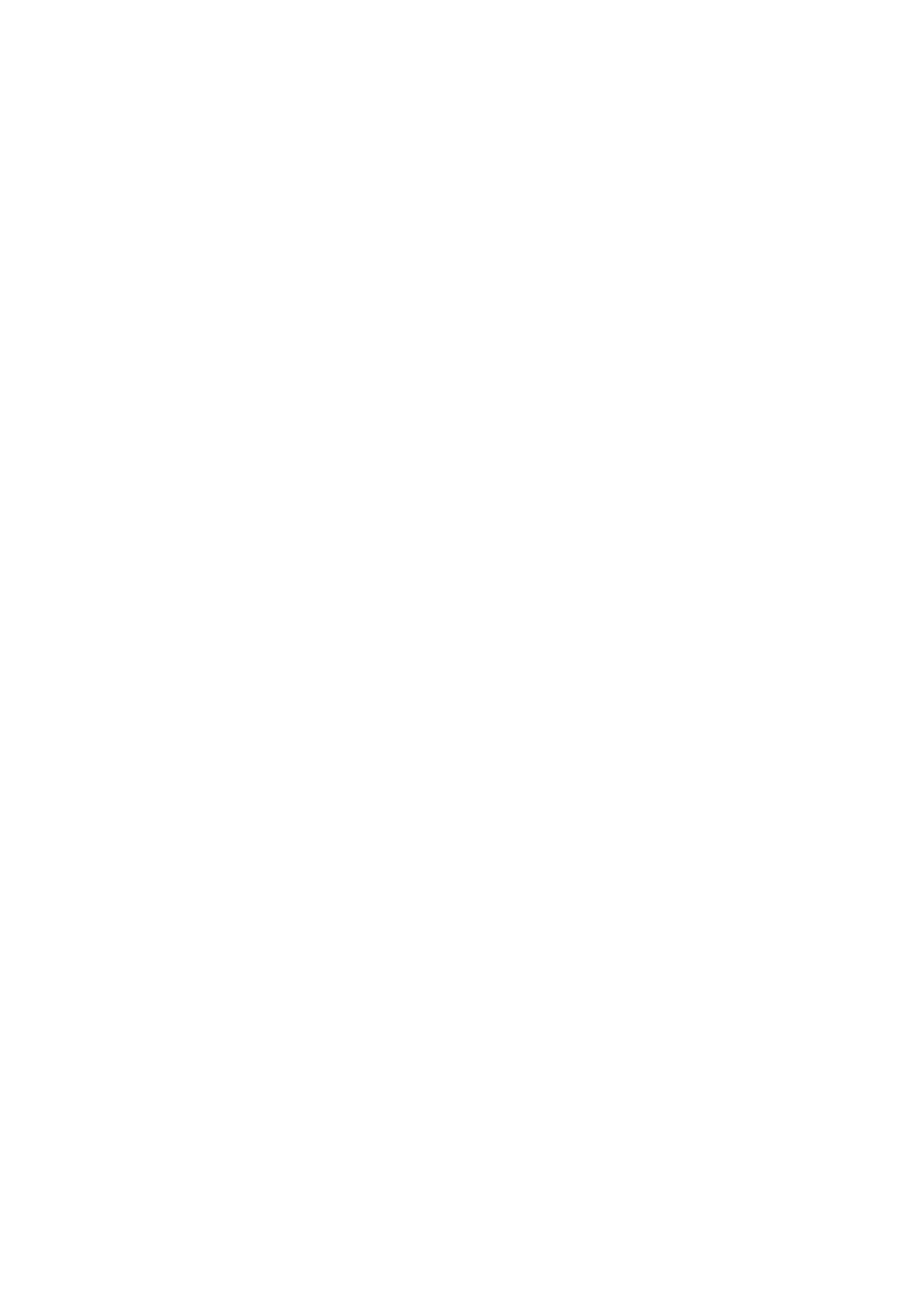Western Australia

# Metric Conversion Act 1972

## **Contents**

| 1. | Short title                           |   |
|----|---------------------------------------|---|
| 2. | Commencement                          |   |
| 3. | Terms used                            |   |
| 5. | Amendments to Acts may be made by     |   |
|    | proclamations                         | 2 |
| 6. | Amendments of statutory instruments   | 3 |
| 7. | Power to amend subsidiary legislation | 3 |
|    | <b>Notes</b>                          |   |
|    | Compilation table                     |   |
|    | <b>Defined terms</b>                  |   |

As at 11 Sep 2009 Version 01-a0-08 page i Published on www.legislation.wa.gov.au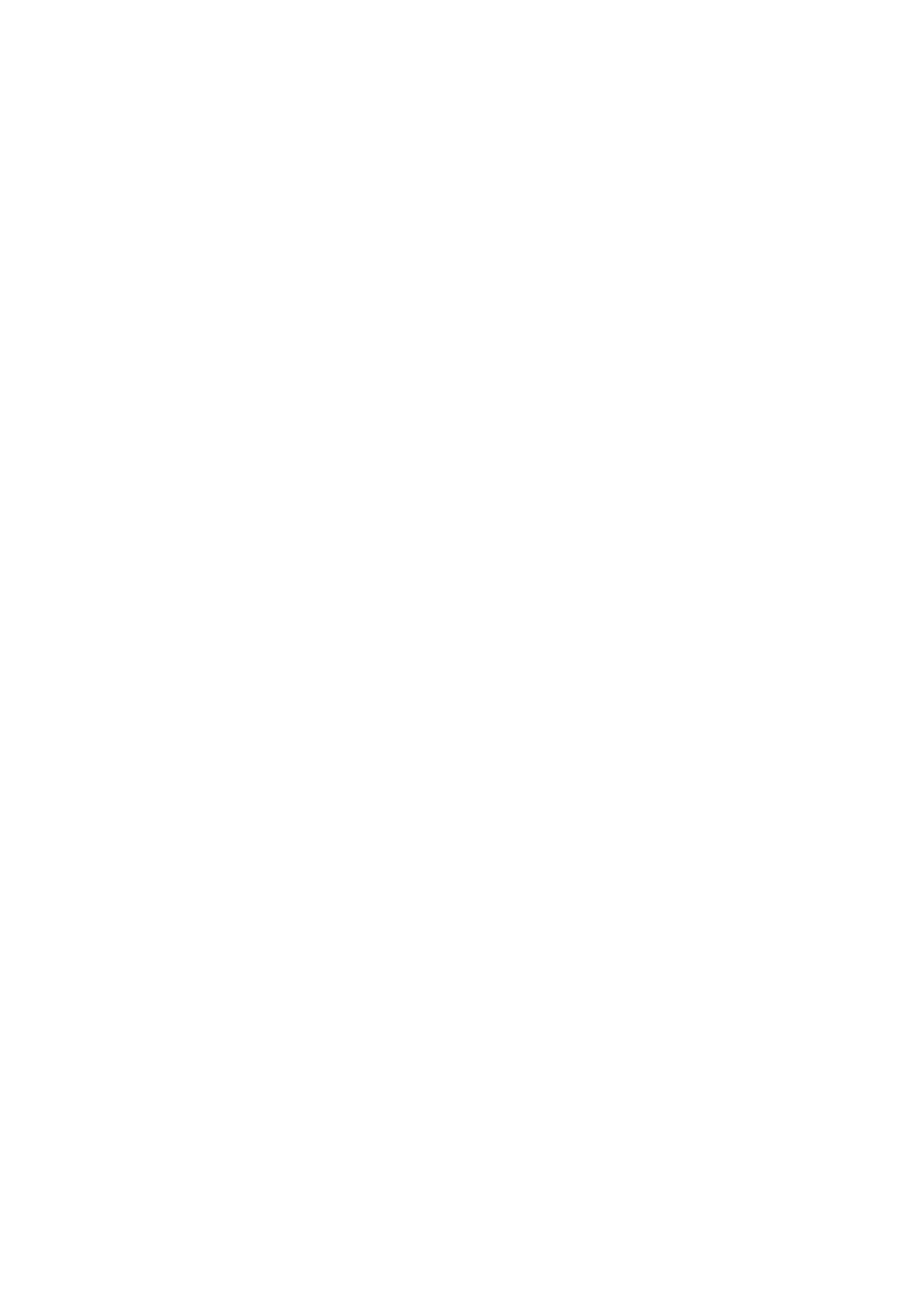Western Australia

## Metric Conversion Act 1972

An Act to facilitate the use of the metric system of measurement by amending certain references to physical quantities in certain Acts<sup>2</sup>; to authorise the amendment, by proclamation or notice of other such references in Acts and other statutory instruments; and for incidental and other purposes.

### 1. Short title

This Act may be cited as the *Metric Conversion Act*  $1972<sup>1</sup>$ .

### 2. Commencement

 Subject to section 4(2), this Act shall come into operation on the day on which it receives the Royal Assent<sup>1</sup>.

### 3. Terms used

In this Act unless the contrary intention appears —

metric system of measurement means measurement in terms  $of -$ 

- (a) the units comprised in the International System of Units for the time being approved by the General Conference on Weights and Measures;
- (b) units decimally related to those units and for the time being so approved;
- (c) such other units as are declared from time to time pursuant to the Metric Conversion Act 1970 of the Commonwealth<sup>3</sup>, as amended from time to time, or pursuant to any Act of the Commonwealth in substitution for that Act, to be within the metric system;

As at 11 Sep 2009 Version 01-a0-08 page 1 Published on www.legislation.wa.gov.au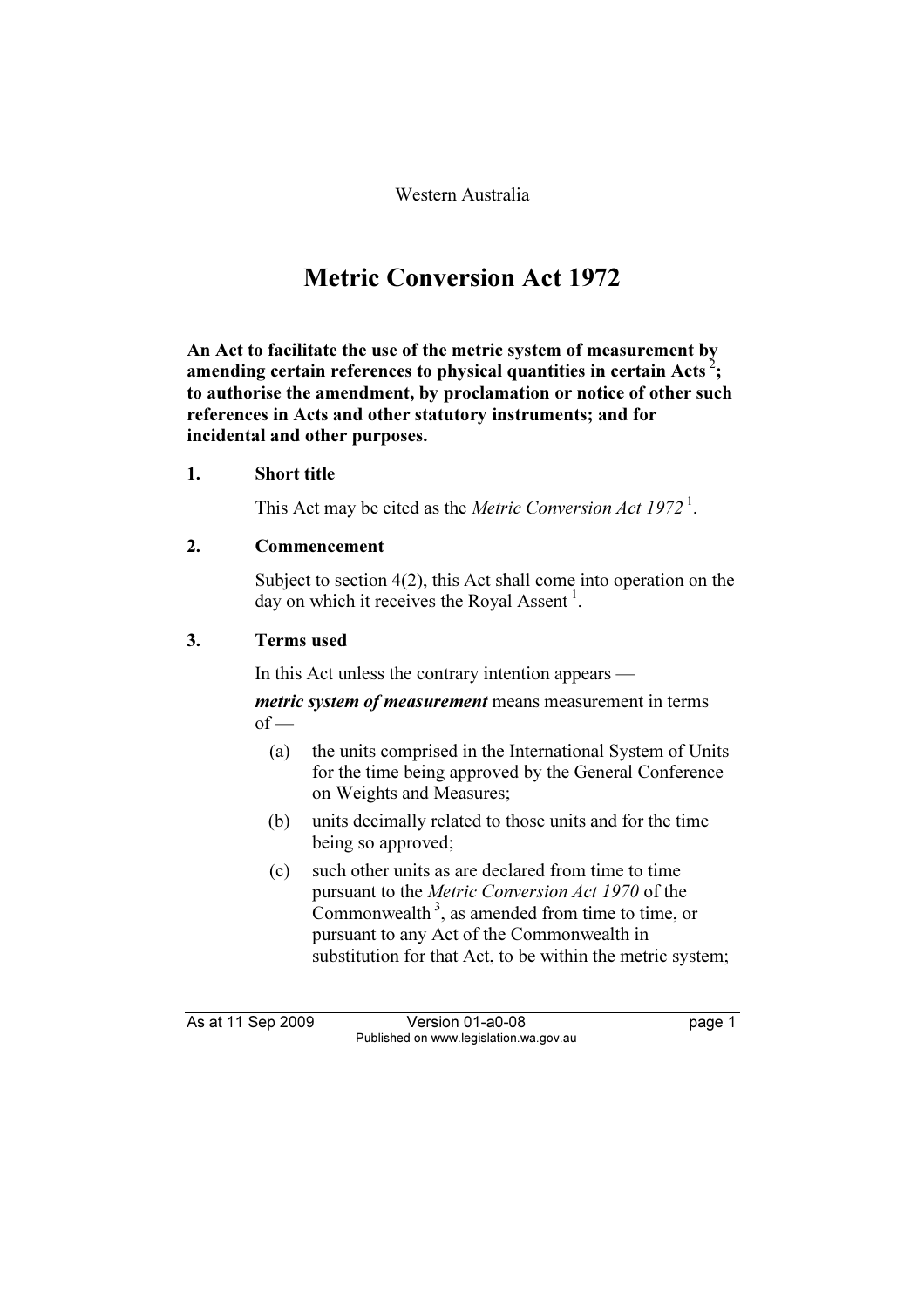statutory instrument means —

- (a) any proclamation or Order in Council;
- (b) any regulation, rule, local law, by-law, notice, order or other instrument promulgated, made, given or published under or for the purposes of any Act.

[Section 3 amended: No. 14 of 1996 s. 4.]

[4. Omitted under the Reprints Act 1984 s.  $7(4)(e)$ .]

### 5. Amendments to Acts may be made by proclamations

- (1) Notwithstanding the provisions of any other Act or law, but subject to subsection (2), the Governor may by proclamation, in any case where he is of opinion that it is necessary or expedient so to do for giving proper effect to the purposes for which an Act was enacted, amend any reference in the Act to a physical quantity that is not expressed in terms of a unit or units in the metric system of measurement by substituting for that reference a reference to a physical quantity expressed in terms of a unit or units in the metric system of measurement.
- (2) A proclamation may be so made under subsection (1) as to
	- (a) take effect on such day or days as are specified therein, not being a day or days earlier than the day on which the proclamation is published in the Government Gazette; and
	- (b) alter the physical quantity in the reference amended by the proclamation, but so that the physical quantity substituted by the proclamation —
		- (i) is not less by more than 10% than; and
		- (ii) does not exceed by more than 10%,

the physical quantity amended by the proclamation.

 (3) The Minister administering an Act affected by a proclamation made under this section shall cause a copy of the proclamation to be laid on the Table of each House of Parliament within the

page 2 Version 01-a0-08 As at 11 Sep 2009 Published on www.legislation.wa.gov.au

s. 5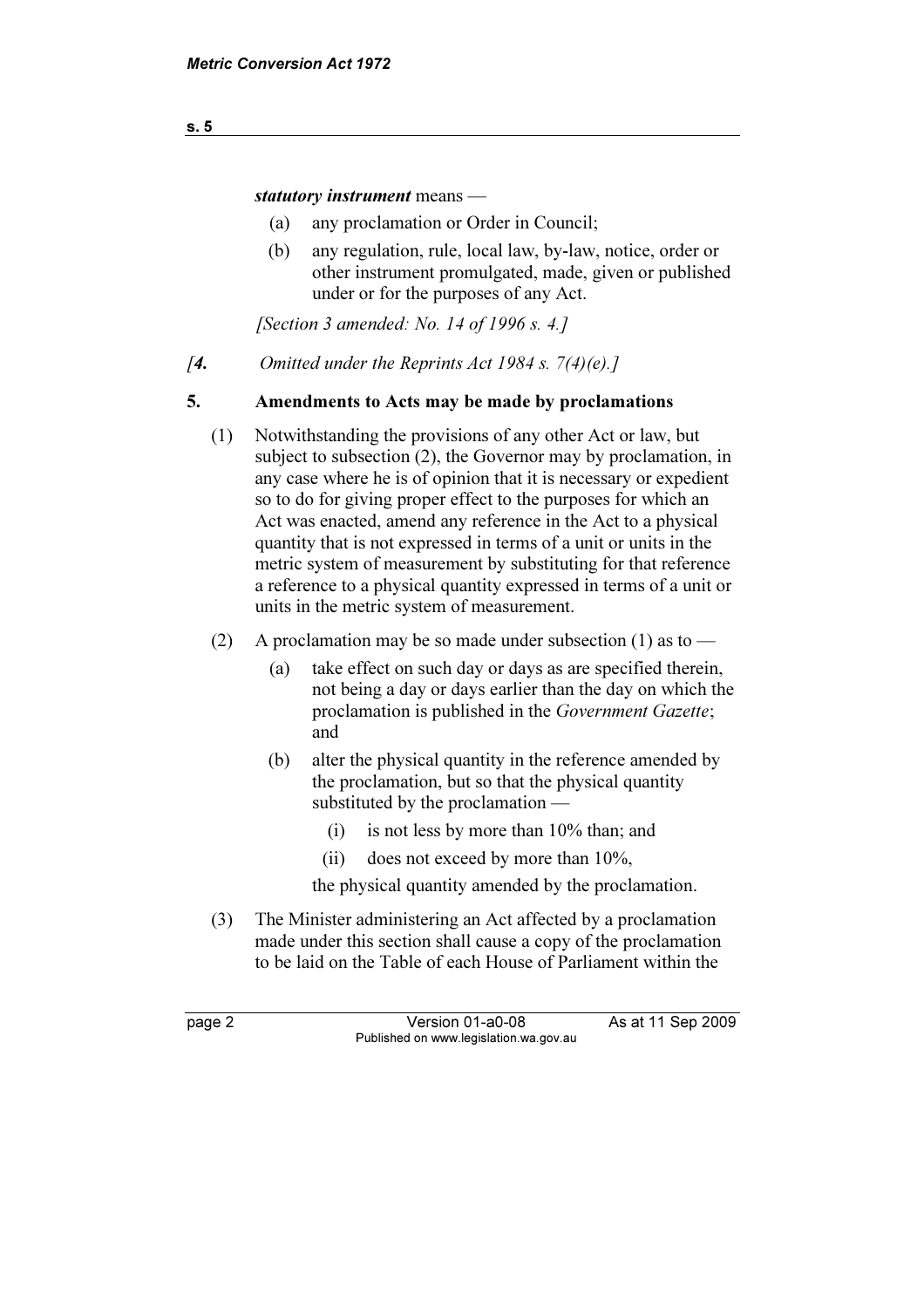first 6 sitting days of the House after the publication of the proclamation in the Government Gazette.

 (4) If either House of Parliament passes a resolution of which notice has been given within the first 14 sitting days of that House after the copy of a proclamation made under this section has been laid on the table of that House, that the proclamation be disallowed, the proclamation thereupon ceases to have effect, but the disallowance of the proclamation does not affect or invalidate anything done, or omitted to be done, in good faith before the passing of the resolution.

### 6. Amendments of statutory instruments

- (1) Notwithstanding the provisions of any other Act or law, the Minister administering an Act under which a statutory instrument has been promulgated, made, given or published may, with the approval of the Governor, by notice published in the Government Gazette amend any reference in the statutory instrument to a physical quantity that is not expressed in terms of a unit or units in the metric system of measurement by substituting for that reference a reference to a physical quantity expressed in terms of a unit or units in the metric system of measurement.
- (2) The provisions of section 5(2), (3) and (4) apply to a notice published under this section as though it were a proclamation made under section 5.

#### 7. Power to amend subsidiary legislation

- (1) The Governor, on the recommendation of the Minister, may make regulations amending any subsidiary legislation made under any Act.
- (2) The Minister may make a recommendation under subsection (1) only if the Minister considers that each amendment proposed to be made by the regulations is solely for the purpose of amending a reference in the subsidiary legislation to a physical quantity that is not expressed in terms of a unit or units in the

As at 11 Sep 2009 Version 01-a0-08 page 3 Published on www.legislation.wa.gov.au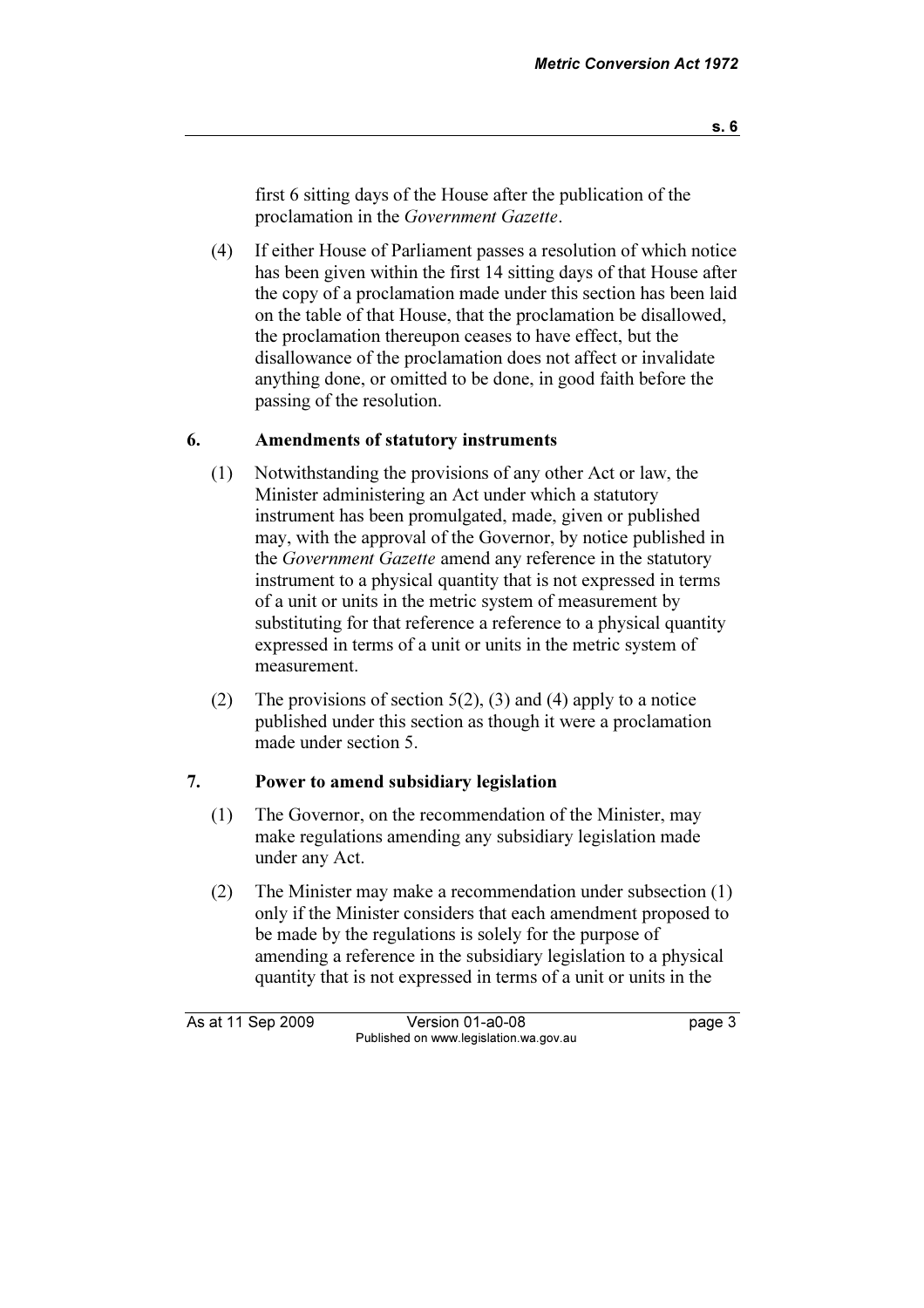#### s. 7

metric system of measurement by substituting for that reference a reference to a physical quantity expressed in terms of a unit or units in the metric system of measurement.

 (3) The quantity to be substituted need not be the exact metric equivalent of the quantity being replaced but must not be more than 10% greater or less than the quantity being replaced.

[Section 7 inserted: No. 8 of 2009 s. 91.]

 $\overline{a}$ 

[First to Fourth Schedules omitted under the Reprints Act 1984 s. 7(4)(e)<sup>4</sup>.]

page 4 Version 01-a0-08 As at 11 Sep 2009 Published on www.legislation.wa.gov.au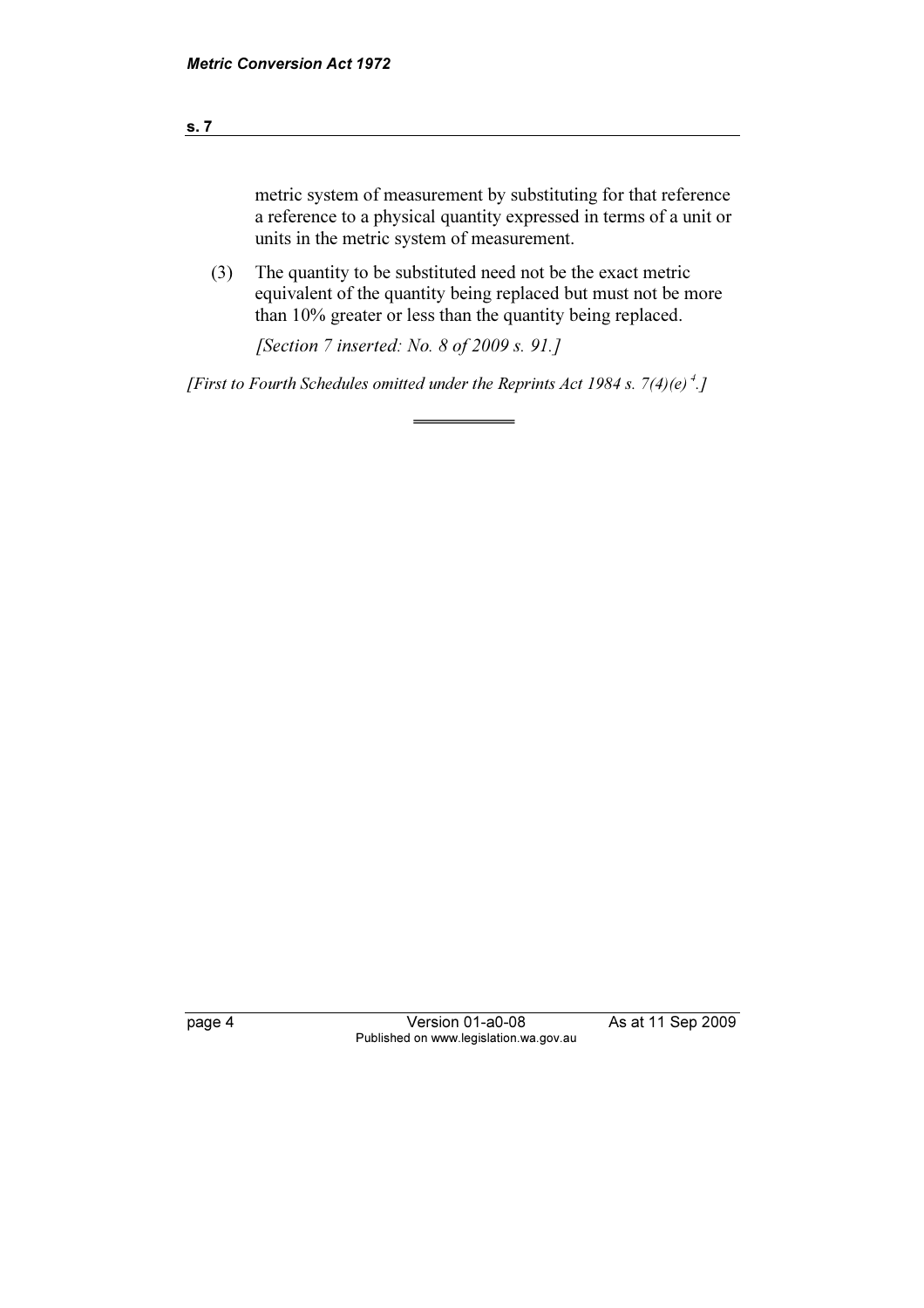#### **Notes**

 This reprint is a compilation as at 11 September 2009 of the Metric Conversion Act 1972 and includes the amendments made by the other written laws referred to in the following table. The table also contains information about any reprint.

#### Compilation table

| <b>Short title</b>                                                                                       | <b>Number</b><br>and year | Assent      | Commencement                                                                                                                                                                          |  |  |
|----------------------------------------------------------------------------------------------------------|---------------------------|-------------|---------------------------------------------------------------------------------------------------------------------------------------------------------------------------------------|--|--|
| Metric Conversion<br>Act 1972                                                                            | 94 of 1972                | 4 Dec 1972  | 4 Dec 1972 (see s. 2)                                                                                                                                                                 |  |  |
| Metric Conversion Act<br>Amendment Act 1973                                                              | 19 of 1973                | 6 Jun 1973  | s. 1-4: 6 Jun 1973<br>Amendment effected by<br>Second Schedule to Metric<br>Conversion Act 1972 by Act<br>No. 19 of 1973 took effect<br>11 Jan 1974 (see Gazette<br>4 Jan 1974 p. 52) |  |  |
| Metric Conversion Act<br>Amendment Act<br>(No. 2) $1973$                                                 | 83 of 1973                | 21 Dec 1973 | 21 Dec 1973                                                                                                                                                                           |  |  |
| Metric Conversion Act<br>Amendment Act 1975                                                              | 42 of 1975                | 11 Sep 1975 | 11 Sep 1975                                                                                                                                                                           |  |  |
| <b>Local Government</b><br>(Consequential<br>Amendments) Act 1996 s. 4                                   | 14 of 1996                | 28 Jun 1996 | 1 Jul 1996 (see s. 2)                                                                                                                                                                 |  |  |
| Statutes (Repeals and<br>Miscellaneous<br>Amendments) Act 2009<br>s. 91                                  | 8 of 2009                 |             | 21 May 2009 22 May 2009 (see s. 2(b))                                                                                                                                                 |  |  |
| <b>Reprint 1: The Metric Conversion Act 1972 as at 11 Sep 2009</b> (includes amendments<br>listed above) |                           |             |                                                                                                                                                                                       |  |  |

2 The provisions in this Act amending these Acts have been omitted under the Reprints Act 1984 s. 7(4)(e).

<sup>3</sup> Metric Conversion Act 1970 (Cwlth) repealed by Weights and Measures (National Standards) Amendment Act 1984 (No. 77 of 1984).

4 The First to Fourth Schedules set out the amendments to be effected by section 4. As those amendments have been made, the Schedules are spent and are omitted under the *Reprints Act 1984* s. 7(4)(e).

1

As at 11 Sep 2009 Version 01-a0-08 page 5 Published on www.legislation.wa.gov.au